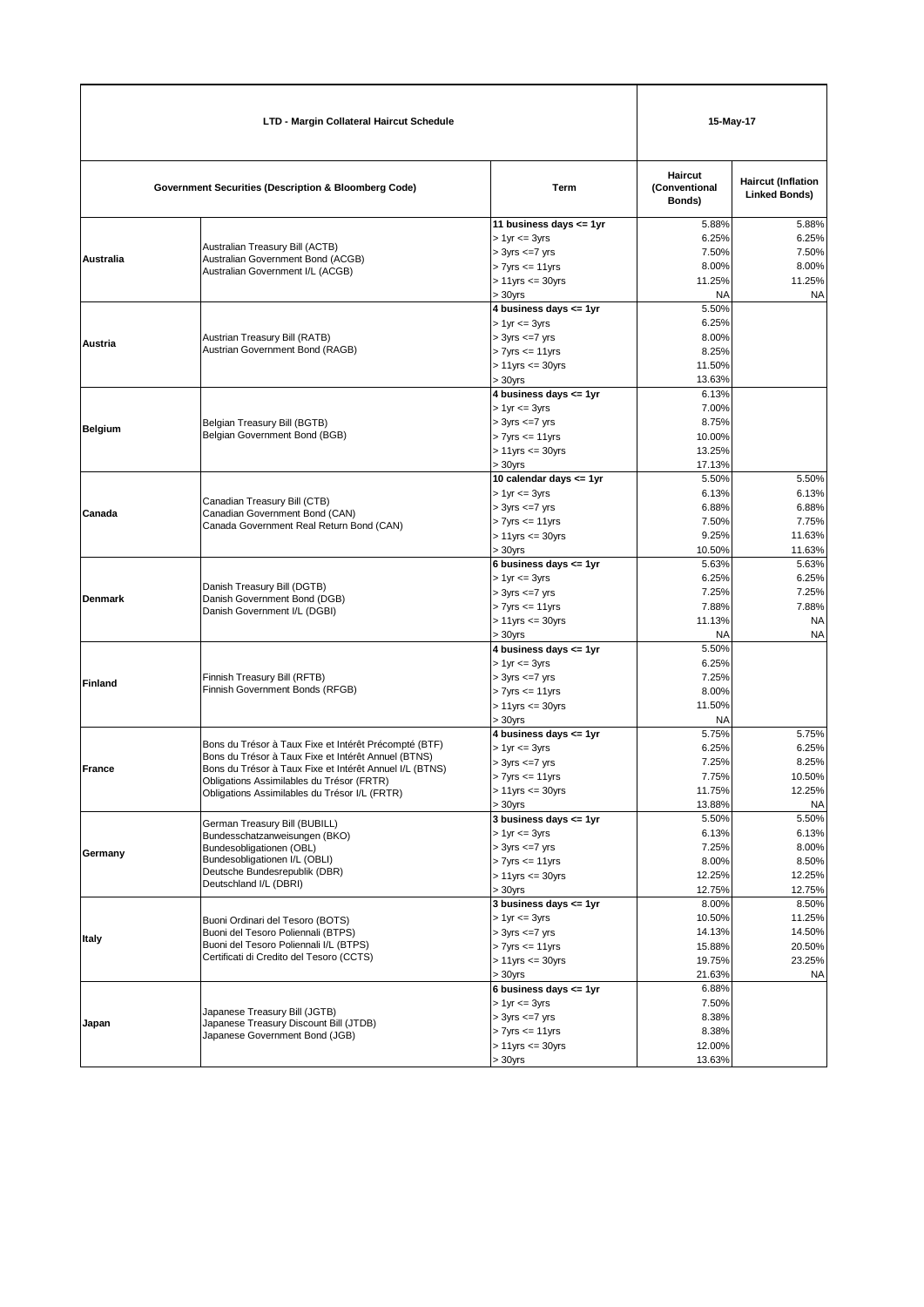|                       | <b>Government Securities (Description &amp; Bloomberg Code)</b>                        | Term                        | <b>Haircut</b><br>(Conventional<br>Bonds) | <b>Haircut (Inflation</b><br><b>Linked Bonds)</b> |
|-----------------------|----------------------------------------------------------------------------------------|-----------------------------|-------------------------------------------|---------------------------------------------------|
|                       |                                                                                        | 5 business days <= 1yr      | 5.88%                                     |                                                   |
|                       |                                                                                        | $> 1$ yr $<= 3$ yrs         | 6.50%                                     |                                                   |
|                       |                                                                                        | $> 3yrs \leq -7yrs$         | 7.38%                                     |                                                   |
| Luxembourg            | Luxembougois Government Bonds (LGB)                                                    | $> 7yrs \leq 11yrs$         | 8.13%                                     |                                                   |
|                       |                                                                                        | $> 11$ yrs $\leq 30$ yrs    | 11.38%                                    |                                                   |
|                       |                                                                                        | $> 30$ yrs                  | 13.63%                                    |                                                   |
|                       |                                                                                        | 10 business days $\leq$ 1yr | 5.50%                                     |                                                   |
|                       |                                                                                        | $> 1$ yr $= 3$ yrs          | 6.13%                                     |                                                   |
| <b>Netherlands</b>    | Dutch Treasury Certificate (DTB)                                                       | $> 3yrs \leq -7yrs$         | 7.25%                                     |                                                   |
|                       | Dutch Government Bond (NETHER)                                                         | $> 7$ yrs $<= 11$ yrs       | 7.50%                                     |                                                   |
|                       |                                                                                        | $> 11$ yrs $\leq 30$ yrs    | 11.63%                                    |                                                   |
|                       |                                                                                        | $> 30$ yrs                  | 12.38%                                    |                                                   |
|                       |                                                                                        | 9 business days <= 1yr      | 5.50%                                     |                                                   |
|                       |                                                                                        | $> 1$ yr $= 3$ yrs          | 6.50%                                     |                                                   |
|                       | Norwegian Treasury Bill (NGTB)                                                         | $> 3yrs \leq 7yrs$          | 7.50%                                     |                                                   |
| Norway                | Norwegian Government Bond (NGB)                                                        | $> 7$ yrs $\leq 11$ yrs     | 8.88%                                     |                                                   |
|                       |                                                                                        | $> 11$ yrs $<= 30$ yrs      | <b>NA</b>                                 |                                                   |
|                       |                                                                                        | $> 30$ yrs                  | <b>NA</b>                                 |                                                   |
|                       |                                                                                        | 3 business days $\leq$ 1yr  | 7.88%                                     |                                                   |
|                       | Spanish Letras del Tesoro (SGLT)<br>Spanish Government Bond (SPGB)                     | $> 1$ yr $<= 3$ yrs         | 10.63%                                    |                                                   |
|                       |                                                                                        | $> 3yrs \leq -7yrs$         | 14.38%                                    |                                                   |
| Spain                 |                                                                                        | $> 7yrs \leq 11yrs$         | 16.63%                                    |                                                   |
|                       |                                                                                        | $> 11$ yrs $\leq 30$ yrs    | 22.38%                                    |                                                   |
|                       |                                                                                        | $> 30$ yrs                  | 23.88%                                    |                                                   |
|                       | Swedish Treasury Bill (SWTB)                                                           | 4 business days <= 1yr      | 5.38%                                     | 6.00%                                             |
|                       |                                                                                        | $> 1$ yr $\leq$ 3 yrs       | 6.25%                                     | 6.88%                                             |
|                       |                                                                                        | $> 3yrs \leq -7yrs$         | 7.50%                                     | 7.50%                                             |
| Sweden                | Swedish Government Bond (SGB)                                                          | $> 7$ yrs $<= 11$ yrs       | 8.13%                                     | 8.13%                                             |
|                       | Swedish Government I/L (SGBI)                                                          | $> 11$ yrs $\leq 30$ yrs    | 11.88%                                    | 11.88%                                            |
|                       |                                                                                        | $> 30$ yrs                  | <b>NA</b>                                 | <b>NA</b>                                         |
|                       |                                                                                        | 3 business days $\leq$ 1yr  | 5.88%                                     |                                                   |
|                       |                                                                                        | $> 1$ yr $<= 3$ yrs         | 6.13%                                     |                                                   |
|                       | Swiss Treasury Bill (SWISTB)                                                           | $>$ 3yrs $\leq$ 7 yrs       | 7.00%                                     |                                                   |
| Switzerland           | Swiss Government Bond (SWISS)                                                          | $> 7$ yrs $\leq 11$ yrs     | 7.75%                                     |                                                   |
|                       |                                                                                        | $> 11$ yrs $\leq 30$ yrs    | 12.75%                                    |                                                   |
|                       |                                                                                        | $> 30$ yrs                  | 14.63%                                    |                                                   |
|                       |                                                                                        | 9 business days $\leq$ 1yr  | 5.50%                                     | 5.50%                                             |
|                       |                                                                                        | $> 1$ yr $<= 3$ yrs         | 6.25%                                     | 7.00%                                             |
|                       | United Kingdom Treasury Bill (UKTB)                                                    | $> 3yrs \leq -7yrs$         | 7.50%                                     | 8.50%                                             |
| <b>United Kingdom</b> | United Kingdom Gilt (UKT)                                                              | $> 7yrs \leq 11yrs$         | 8.25%                                     | 10.00%                                            |
|                       | United Kingdom Index Linked Gilt (UKTI)                                                | $> 11$ yrs $\leq 30$ yrs    | 10.75%                                    | 13.13%                                            |
|                       |                                                                                        | $> 30$ yrs                  | 11.88%                                    | 14.13%                                            |
|                       |                                                                                        | 3 business days $\leq$ 1yr  | 5.50%                                     | 6.00%                                             |
|                       |                                                                                        | $> 1$ yr $<= 3$ yrs         | 6.63%                                     | 7.63%                                             |
|                       | United States Treasury Bill (B)                                                        | $>$ 3yrs $\leq$ 7 yrs       | 8.00%                                     | 8.25%                                             |
| <b>United States</b>  | United States Treasury Bond (T)<br>United States Treasury Inflation Indexed Bond (TII) | $> 7$ yrs $<= 11$ yrs       | 8.75%                                     | 10.00%                                            |
|                       |                                                                                        | $> 11$ yrs $<= 30$ yrs      | 12.50%                                    | 16.00%                                            |
|                       |                                                                                        | $> 30$ yrs                  | <b>NA</b>                                 | <b>NA</b>                                         |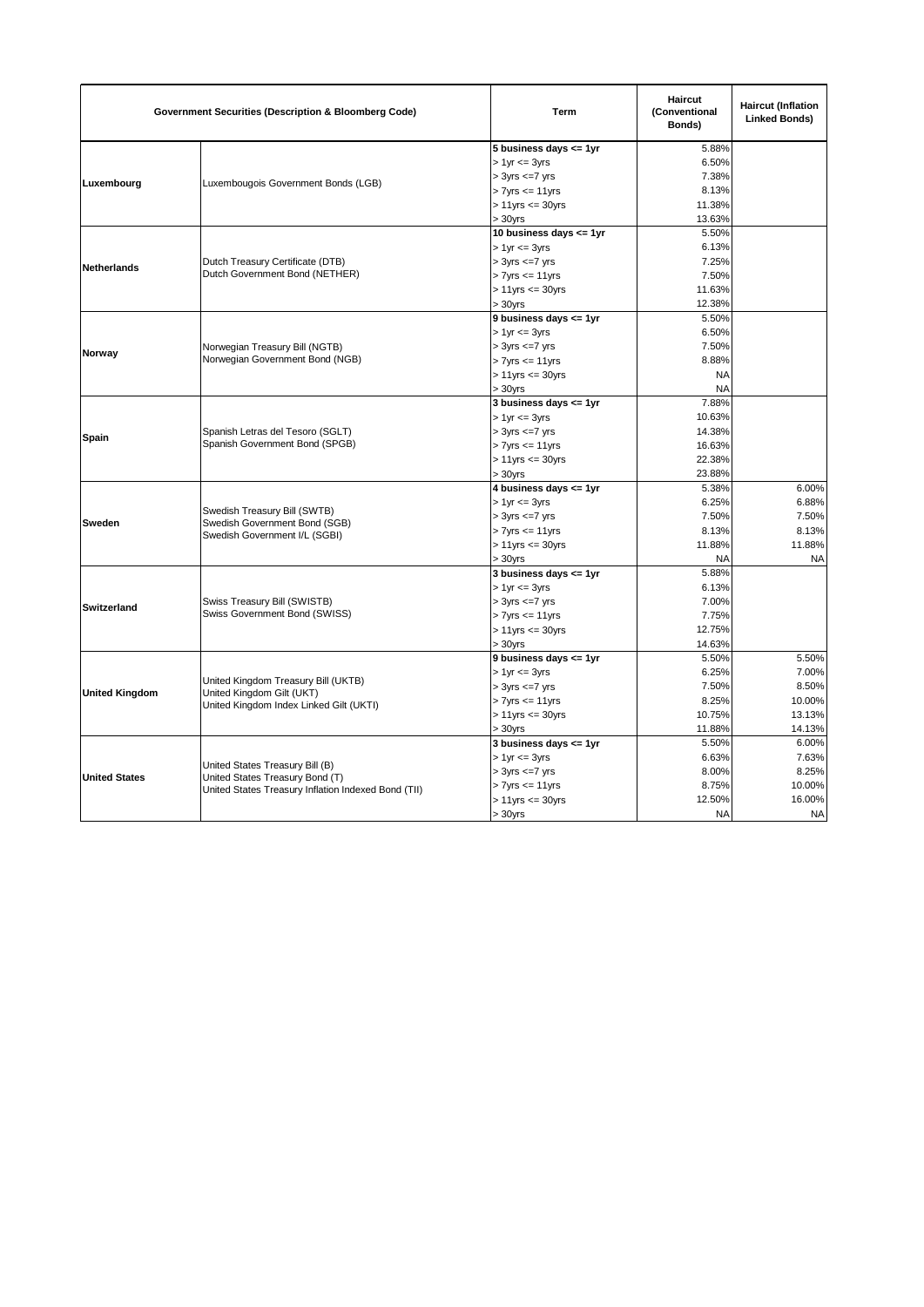| <b>Mortgage Backed Securities</b><br>(Description & Bloomberg Code) |                                              | <b>Term Since Issue</b> | Haircut   |
|---------------------------------------------------------------------|----------------------------------------------|-------------------------|-----------|
|                                                                     |                                              | New $(0 - 30$ months)   | 17.25%    |
| <b>US MBS</b>                                                       | General National Mortgage Association (GNMA) | Medium (30- 60 months)  | 19.75%    |
|                                                                     |                                              | Seasoned (> 60 months)  | <b>NA</b> |
|                                                                     |                                              |                         |           |
|                                                                     |                                              |                         |           |

|                     | <b>Government Agencies</b><br>(Description & Bloomberg Code)                                                                     | <b>Term</b>                | Haircut    |
|---------------------|----------------------------------------------------------------------------------------------------------------------------------|----------------------------|------------|
|                     |                                                                                                                                  | 3 business days $\leq$ 1yr | 5.88%      |
|                     |                                                                                                                                  | $> 1$ yr $= 3$ yrs         | 6.13%      |
| <b>EUR Agencies</b> | Kreditanstalt für Wiederaufbau (KFW)                                                                                             | $> 3yrs \leq -7yrs$        | 7.00%      |
|                     | FMS Wertmanagement (FMSWER)                                                                                                      | $> 7$ yrs $\leq 11$ yrs    | 7.88%      |
|                     |                                                                                                                                  | $> 11$ yrs $\leq$ 30yrs    | 14.63%     |
|                     |                                                                                                                                  | $>30$ vrs                  | <b>NAI</b> |
| <b>US Agencies</b>  |                                                                                                                                  | 3 business days $\leq$ 1yr | 6.00%      |
|                     |                                                                                                                                  | $> 1$ yr $= 3$ yrs         | 6.75%      |
|                     | Federal National Mortgage Association (FNMA)<br>Federal Home Loan Mortgage Corporation (FHLMC)<br>Federal Home Loan Banks (FHLB) | $> 3yrs \leq -7yrs$        | 8.38%      |
|                     |                                                                                                                                  | $> 7$ yrs $\leq 11$ yrs    | 9.25%      |
|                     |                                                                                                                                  | $> 11$ yrs $\leq 30$ yrs   | 12.50%     |
|                     |                                                                                                                                  | $>30$ vrs                  | <b>NA</b>  |

|             | Securities issued under<br><b>Government Credit Guarantee Schemes</b> | <b>Term</b>                                                               | Haircut        |
|-------------|-----------------------------------------------------------------------|---------------------------------------------------------------------------|----------------|
| Australia   | Government Guaranteed Bonds                                           | 3 business days <= 1yr<br>$> 1$ yr $= 3$ yrs<br>$>$ 3yrs $\leq$ 7 yrs     | 6.50%<br>8.25% |
| Austria     | Government Guaranteed Bonds                                           | 3 business days <= 1yr<br>$> 1$ yr $= 3$ yrs<br>$>$ 3yrs $\leq$ 7 yrs     | 6.25%<br>8.50% |
| France      | Government Guaranteed Bonds                                           | 3 business days <= 1yr<br>$> 1$ yr $= 3$ yrs<br>$>$ 3yrs $\leq$ 7 yrs     | 6.25%<br>9.25% |
| Germany     | Government Guaranteed Bonds                                           | 3 business days <= 1yr<br>$> 1$ yr $= 3$ yrs<br>$>$ 3yrs $\leq$ 7 yrs     | 6.00%<br>8.00% |
| Netherlands | Government Guaranteed Bonds                                           | 3 business days $\leq$ 1yr<br>$> 1$ yr $= 3$ yrs<br>$>$ 3yrs $\leq$ 7 yrs | 6.00%<br>8.00% |
| Sweden      | Government Guaranteed Bonds                                           | 3 business days $\leq$ 1yr<br>$> 1$ yr $= 3$ yrs<br>$> 3yrs \leq -7yrs$   | 6.00%<br>9.75% |

| FX Haircuts (Cash & Non-cash) & Other Stipulations                                                                                                                                                                                             |            |                                                                                                                                                                                                                                                                            |            |            |            |                                                                                                                                                                                                                                                                                                                                                                                                                                                                                  |
|------------------------------------------------------------------------------------------------------------------------------------------------------------------------------------------------------------------------------------------------|------------|----------------------------------------------------------------------------------------------------------------------------------------------------------------------------------------------------------------------------------------------------------------------------|------------|------------|------------|----------------------------------------------------------------------------------------------------------------------------------------------------------------------------------------------------------------------------------------------------------------------------------------------------------------------------------------------------------------------------------------------------------------------------------------------------------------------------------|
|                                                                                                                                                                                                                                                |            | currency of the asset.                                                                                                                                                                                                                                                     |            |            |            | A 5.25% incremental FX haircut has been applied to all non-cash securities in the schedule above, regardless of the<br>Using the grid below, LCH will apply a further incremental FX haircut in any instances where (i) there is a mismatch<br>between the main currency of risk on the cleared positions and currency of collateral (cash and non-cash) and (ii) the<br>implied FX haircut using the grid is greater than the 5.25% already applied to the non-cash securities. |
|                                                                                                                                                                                                                                                |            | Liability Currency                                                                                                                                                                                                                                                         |            |            |            |                                                                                                                                                                                                                                                                                                                                                                                                                                                                                  |
|                                                                                                                                                                                                                                                |            |                                                                                                                                                                                                                                                                            | <b>USD</b> | <b>EUR</b> | <b>GBP</b> |                                                                                                                                                                                                                                                                                                                                                                                                                                                                                  |
|                                                                                                                                                                                                                                                |            | <b>USD</b>                                                                                                                                                                                                                                                                 | 0.0%       | 4.0%       | 4.8%       |                                                                                                                                                                                                                                                                                                                                                                                                                                                                                  |
|                                                                                                                                                                                                                                                | FX (Cash & | <b>EUR</b>                                                                                                                                                                                                                                                                 | 4.1%       | 0.0%       | 3.7%       |                                                                                                                                                                                                                                                                                                                                                                                                                                                                                  |
| <b>Haircuts</b>                                                                                                                                                                                                                                | Non-Cash)  | <b>GBP</b>                                                                                                                                                                                                                                                                 | 5.0%       | 3.8%       | 0.0%       |                                                                                                                                                                                                                                                                                                                                                                                                                                                                                  |
|                                                                                                                                                                                                                                                |            | <b>AUD</b>                                                                                                                                                                                                                                                                 | 6.5%       | 5.5%       | 5.5%       |                                                                                                                                                                                                                                                                                                                                                                                                                                                                                  |
|                                                                                                                                                                                                                                                |            | <b>CHF</b>                                                                                                                                                                                                                                                                 | 5.2%       | 4.2%       | 5.9%       |                                                                                                                                                                                                                                                                                                                                                                                                                                                                                  |
|                                                                                                                                                                                                                                                |            | <b>JPY</b>                                                                                                                                                                                                                                                                 | 4.4%       | 5.9%       | 8.0%       |                                                                                                                                                                                                                                                                                                                                                                                                                                                                                  |
|                                                                                                                                                                                                                                                |            | <b>SEK</b>                                                                                                                                                                                                                                                                 | 5.0%       | 3.3%       | 5.4%       |                                                                                                                                                                                                                                                                                                                                                                                                                                                                                  |
|                                                                                                                                                                                                                                                |            | <b>DKK</b>                                                                                                                                                                                                                                                                 | 4.1%       | 0.1%       | 3.7%       |                                                                                                                                                                                                                                                                                                                                                                                                                                                                                  |
|                                                                                                                                                                                                                                                |            | <b>NOK</b>                                                                                                                                                                                                                                                                 | 5.0%       | 3.9%       | 4.6%       |                                                                                                                                                                                                                                                                                                                                                                                                                                                                                  |
|                                                                                                                                                                                                                                                |            | CAD                                                                                                                                                                                                                                                                        | 4.1%       | 4.3%       | 4.2%       |                                                                                                                                                                                                                                                                                                                                                                                                                                                                                  |
|                                                                                                                                                                                                                                                |            |                                                                                                                                                                                                                                                                            |            |            |            |                                                                                                                                                                                                                                                                                                                                                                                                                                                                                  |
| Certain collateral can at times be subject to additional haircuts above those stated. Members lodging this collateral will be<br><b>Additional</b><br>contacted directly as appropriate, and further detail can be obtained by contacting LCH. |            |                                                                                                                                                                                                                                                                            |            |            |            |                                                                                                                                                                                                                                                                                                                                                                                                                                                                                  |
| <b>Market of Issue</b>                                                                                                                                                                                                                         |            | Government securities must be issued in the home country of the issuer and be denominated in the domestic currency to<br>be acceptable.                                                                                                                                    |            |            |            |                                                                                                                                                                                                                                                                                                                                                                                                                                                                                  |
|                                                                                                                                                                                                                                                |            | Government agencies and securities issued under Government Credit Guarantee Schemes must both be issued in the<br>home country of the issuer and be denominated in the domestic currency to be acceptable. These instrument categories<br>are maintained using ISIN lists. |            |            |            |                                                                                                                                                                                                                                                                                                                                                                                                                                                                                  |